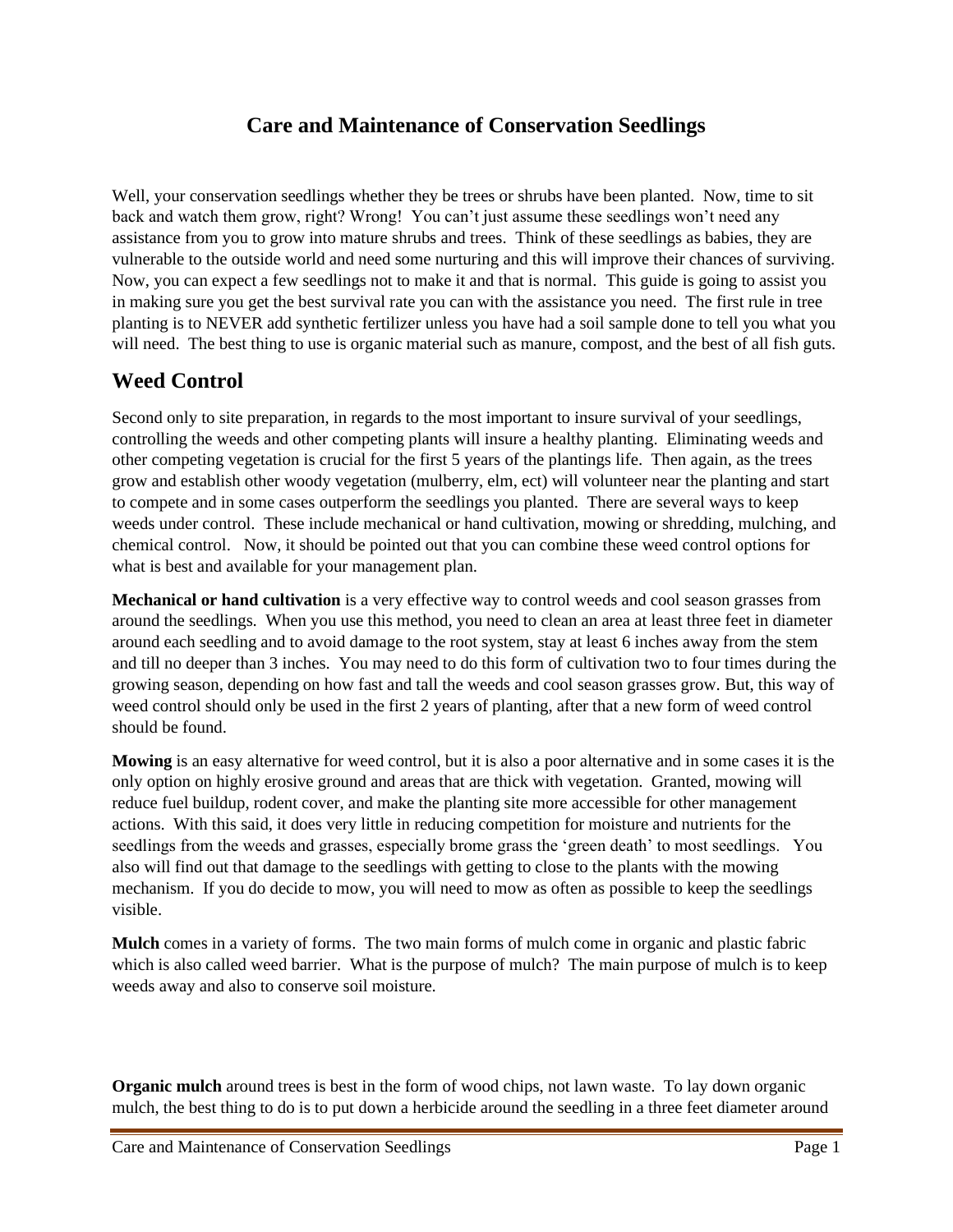the seedling. As the seedling gets older, you will put the organic mulch down out to the drip line or the area beneath the branches and end at the tips of the branches, but stay six inches away from the main stem so the mulch does not touch the tree at all. What you are doing is replicating what happens in the natural woods. As old tress fall, they start to compose and release their nutrients back into the soil, but at the same time act as a mulch to keep the moisture in the soil and to suppress the grasses and weeds that grow in the understory. It is best to keep adding organic mulch each year, but never to make it more than 6 inches deep all the way around.

**Fabricated weed barrier** comes in many sizes and forms. The two forms that are most common is weed barrier mats and weed barrier rolls. Now, the weed barrier mats come in squares that are placed around each seedling, specifically the trees because fabricated weed barrier reduces the suckering of shrubs. Anyway, the mat is placed down around the seedling and four staples go on the four corners while a fifth staple goes next to the seedling. The other form is the weed barrier rolls that are best installed by a machine and will cover up the ground completely around the seedling and between seedlings. A word of caution when using the fabricated weed barrier and that caution is that you will need to either pull up the weed barrier or cut the weed barrier back so it does not strangle the tree and cause the tree to fail and die.

#### **(NOTE: The use of trade names in this publication is for the convenience of the reader and does not imply any endorsement or criticism of similar products not mentioned by the Lower Elkhorn Natural Resources District)**

**Herbicides** when applied in the proper amount and at the right time can do an excellent job of controlling weeds. Herbicides can be lumped into two categories: pre-emergence herbicides and post emergence herbicides. When using any chemicals, please read and follow the label instructions. Improper use of chemicals can lead to poor weed control or injury to the seedlings.

**Pre-emergence herbicides** control vegetation before the seed germinates. The key for utilizing preemergence herbicides is to do so before the weeds start to emerge and take over and also to activate, preemergence need at least on inch of rainfall to activate them so this is another reason to water seedlings right after they have been planted. Examples of pre-emergence herbicides include Pendulum, Princep Caliber 90/Simazine 90, and Surflan A.S. and are applied to the soil surface after the trees and shrubs have been planted. Weed residues, prunings, and other organic trash should be mixed into the soil or removed totally prior to any application of pre-emergence herbicides.

**Post emergence herbicides** are applied directly to the foliage of actively, established growing weeds. There is a word of caution with this; if you spray any of this on an actively growing seedling you can cause damage or even worse, death to young seedlings. As the trees and shrubs get older, as long as you stay away from the foliage, you will be fine. Especially new foliage as it emerges can be susceptible to chemicals. For young seedlings, putting a 5 gallon bucket over the seedling and spraying can help reduce chemical drift or contact on the tender plant. How effective the post emergence herbicides are is critically tied to suitable contact with the shoots and leaves of the objective plants. Also, as woody volunteers start to come in, cut them down as close to the ground and douse them with the post emergence herbicide to kill them at the root so you don't have them sprouting out again. Some post emergence herbicides include glyphosate, 2,4 –D Amine, and Poast. Additives can also be utilized such as crop oil concentrates and surfactants to help with the herbicide uptake. For further information about herbicides, please look into purchasing the Guide for Weed, Disease, and Insect Management in Nebraska Book through the University of Nebraska Extension. Your local extension office will have them available.

# **Watering**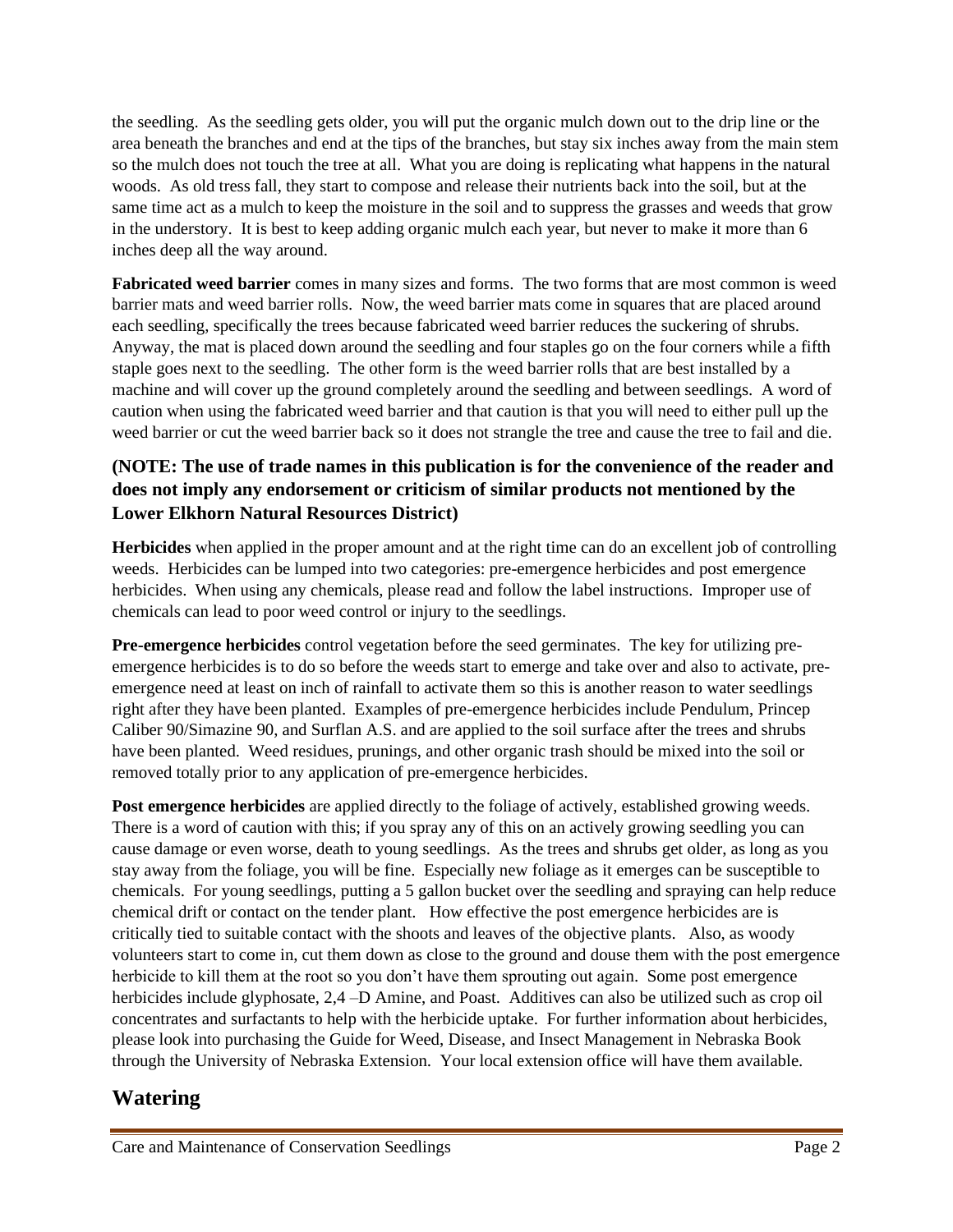Trees and shrubs need watering, especially when they are just seedlings. It is recommended that after planting has been completed to give each seedling a hearty drink of a half to one full gallon of water in order to get rid of the air bubbles, activate any pre-emergent herbicides you may have put down, and also keep the roots moist for their first few days in the soil. Additional watering will be critical the first three years of the seedlings establishment. As time goes on, slowly yield back on watering the seedlings and start to make them look for the moisture themselves through their roots. Each seedling will need about 1 inch or a gallon of additional water every week as needed. How do you tell if your seedlings need water? Simple, check the soil - if the soil is bone dry in the first six inches you will need to water the seedlings and the best way to do that is to do it slowly and not just splash all the water on at once. Drip irrigation systems is a idea, but you can also simply drill holes in the bottom of 5 gallon buckets and place them next to the seedling or between two seedlings and let the water slowly trickle down into the soil. If you water too much, you can drown the seedling and this will lead to death. When you over water, you can also cause the roots to stick close to the surface and not go down deep and anchor the seedling like it should.

Do you water when the trees get established? The simple answer is, it depends. If we go into a very dry spell during the summer where cracks can be seen on the surface of the soil and go down a ways, it is best to give the trees some supplemental watering and make sure that if any cracks are exposing roots that more dirt is brought in to close those gaps.

## **Animal Damage**

Livestock needs to be kept out of your newly established windbreak or planting. If not, in a matter of hours horses, goats, sheep, and cattle can trample or eat the seedlings down to nothing. If you are planting seedlings in a pasture where livestock will be periodically grazing, you will need to put up either a permanent fence or a hot-wire to act as a barrier between the seedlings and the livestock.

# **Wildlife Damage**

Deer, rabbits, and mice can see a new windbreak as an all you can eat buffet! Literally, I mean windbreaks are planted in rows and they can just work their way down the row. The best way to keep these varmints from interfering with your planting is to keep the site clean all summer long from grasses, weeds, and woody volunteers. Now, when September comes let everything grow up around the seedlings this will act as a wind barrier from the winter winds and also camouflage the trees in with the other dead growth, but you will have to come back that next spring to cut back the vegetation again.

## **Warm Season Grasses**

Warm season grasses can be established on any sites, but they are highly recommended on sites that are sandy, on steep slopes, or are highly erodible. Warm season grasses can be established either before or after planting of the seedlings. The best times to plant warm season grasses is November  $1 - May 31$ with the optimum period being between March 1 – May 15. Before planting, the most important weed or grass to get rid of is brome grass. In windbreaks, brome grass can take over and in fact kill a mature tree. When planting, you can drill the seed right into a chemically killed sod area or into a clean tilled seedbed. Now, if you don't drill or plant the seeds into the soil, you will need to double the PLS lbs./Acre so Some mixtures suggested by the Natural Resources Conservation Service include:

| Species/Mix       | Percent of Mix | PLS lbs./Acre |
|-------------------|----------------|---------------|
| A. Sideoats Grama | 100%           | 6.8           |